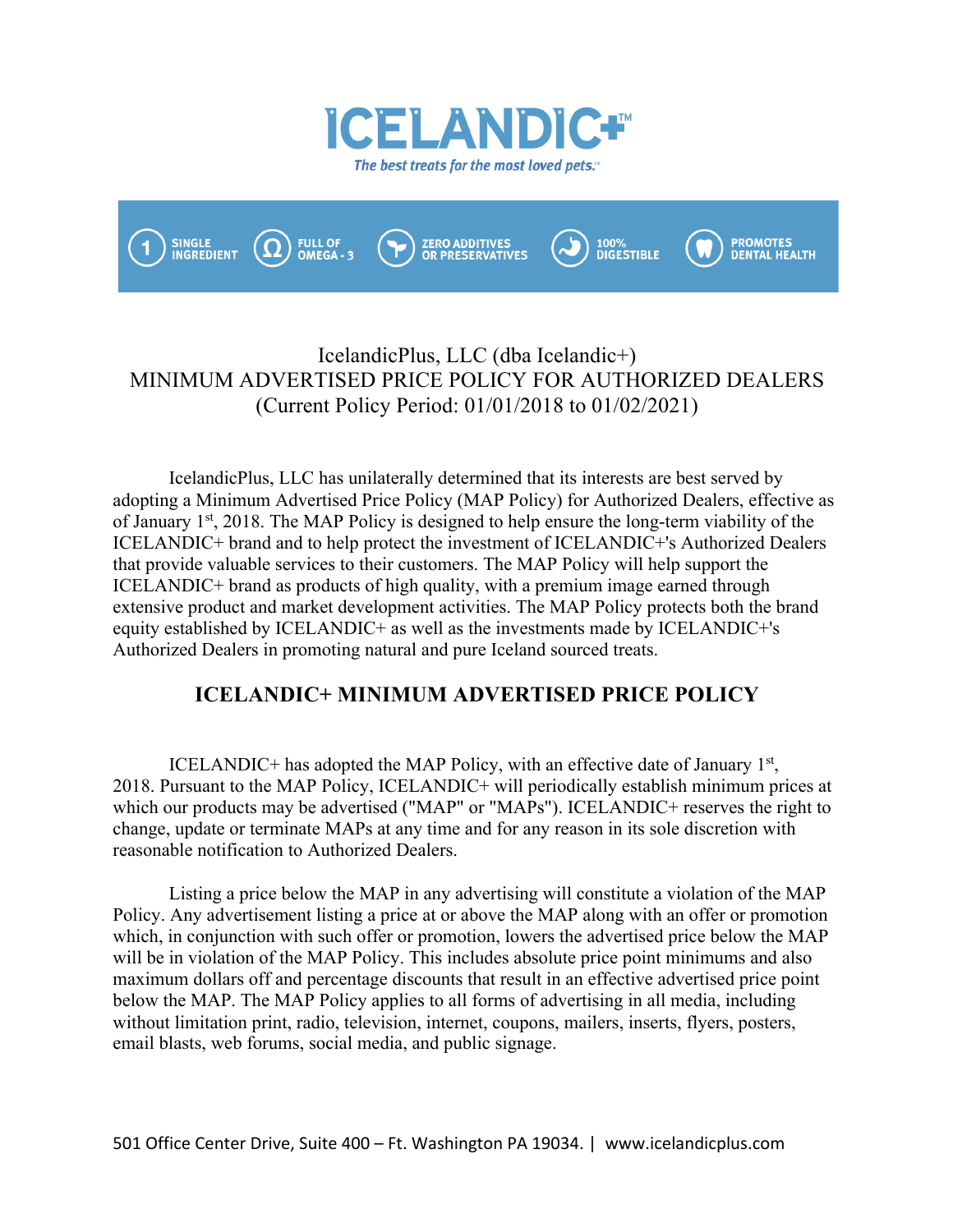Regarding sales of ICELANDIC+'s products online, nothing in this policy prohibits ICELANDIC+'s Authorized Dealers who advertise online from communicating an actual sales price by using features such as "Call for Pricing," "Add to Cart to See Price," "See Price in Cart," "To View Price, Add to Your Shopping Cart," "Price Unavailable–Click to See More," or any similar feature, as long as the final net advertised price to the consumer is not less than MAP. Once the pricing is associated with an intent to purchase (added to shopping cart), the price becomes the selling price and is not bound by the MAP policy.

Authorized Dealers with multiple locations violating the policy in one location will be deemed to have violated the policy in all locations.

Advertisements claiming "price matching" or "lowest available price" are not restricted by this policy, provided they do not list pricing below the MAP. Advertisements in relation to loyalty programs that apply a discount in exchange for the consumer agreeing to a subscription purchase or an automatically recurring purchase may advertise a price up to 10% below the MAP for products sold pursuant to such program. In addition, discounts applied at checkout do not violate the MAP policy period.

ICELANDIC+ reserves the right to temporarily suspend the MAP Policy on select Stock Keeping Units ("SKU"), providing for the ability to run ICELANDIC+ initiated promotions that may include advertising below MAP. Any exceptions to the MAP Policy, temporary or otherwise, require written authorization from the ICELANDIC+'s Sales Associate that covers the Authorized Dealer.

## **Unilateral Policy**

This MAP Policy has been unilaterally adopted by ICELANDIC+ and will be uniformly enforced. ICELANDIC+ reserves the right to enforce the MAP Policy through a variety of measures that it may determine in its sole discretion, up to and including elimination of trade funding and discontinuation of sales. The MAP Policy shall be enforced and interpreted in accordance with all applicable laws. You are free to decide whether to follow this MAP Policy. This MAP Policy is non-negotiable and does not constitute an agreement between you and ICELANDIC+ and ICELANDIC+ is not seeking, and will not accept, a response or any assurance of compliance from you. This MAP Policy will not be altered for any Authorized Dealer.

## **Violations of this MAP Policy**

This MAP Policy applies only to MAPs, does not establish maximum advertised prices, and does not apply to the price at which ICELANDIC+ products are actually sold. Although each Authorized Dealer remains free to establish its own resale prices, ICELANDIC+, without assuming any liability, and without prior notice or warning, may unilaterally take one or more of the following actions immediately following verification by ICELANDIC+, in its sole satisfaction, that such Authorized Dealer has violated this MAP Policy by advertising one or more ICELANDIC+ products at a final net price to consumer less than the corresponding MAP(s) established by ICELANDIC+.

501 Office Center Drive, Suite 400 – Ft. Washington PA 19034. | www.icelandicplus.com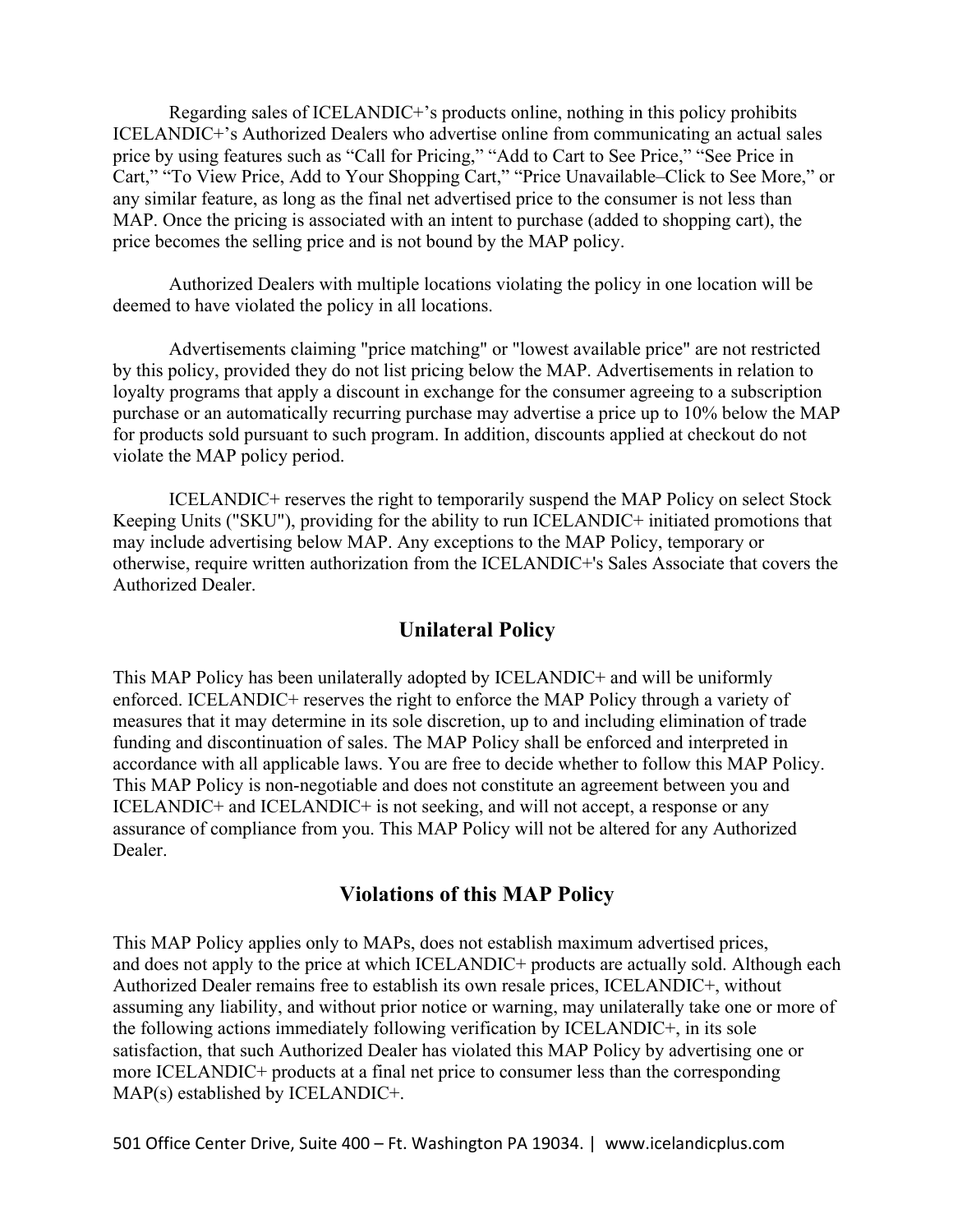Violations of this MAP Policy shall be determined by ICELANDIC+ in its sole discretion. ICELANDIC+ will not accept any communication from an Authorized Dealer who has violated this MAP Policy regarding the violation or the willingness of the Authorized Dealer to bring its prices into compliance with this MAP Policy. Each violation of this MAP Policy for every SKU with a MAP will be considered a separate and distinct violation of this MAP Policy.

Without limiting ICELANDIC+'s right to take whatever action it deems appropriate in response to a violation of this MAP Policy, the following are examples of possible actions ICELANDIC+ may take in response to violations of the MAP Policy:

## **Examples of Actions for First violation during the Policy Period:**

ICELANDIC+ may (i) place the Authorized Dealer on a Do Not Sell list, or the equivalent issued to each ICELANDIC+ distributor, and no new orders of the SKU of the product that was the subject of the first violation of the MAP Policy will be accepted from such Authorized Dealer for a 14-day period, (ii) reduce or eliminate any and all trade funding and Promotional Buying for a 14-day period, (iii) increase price(s) for the SKU, (iv) terminate its relationship with the Authorized Dealer, or any combination or other action ICELANDIC+ may choose.

### **Examples of Actions for Second violation during the Policy Period:**

ICELANDIC+ may (i) place the Authorized Dealer on a Do Not Sell list, or the equivalent issued to each ICELANDIC+ distributor, and no new orders of the SKU of the product that was the subject of the first violation of the MAP Policy will be accepted from such Authorized Dealer for a 30-day period, (ii) reduce or eliminate any and all trade funding and Promotional Buying for a 30-day period, (iii) increase price(s) for the SKU for a 30-day period, (iv) terminate its relationship with the Authorized Dealer, or any combination or other action ICELANDIC+ may choose.

### **Examples of Actions for Third violation during the Policy Period:**

ICELANDIC+ may (i) place the Authorized Dealer on a Do Not Sell list, or the equivalent issued to each ICELANDIC+ distributor, and no new orders of any SKU of the ICELANDIC+ family of product line will be accepted from such Authorized Dealer for a 180 day period, (ii) reduce or eliminate any and all trade funding and Promotional Buying for a 180 day period, (iii) increase price(s) for all SKUs for a 180-day period, (iv) terminate its relationship with the Authorized Dealer, or any combination or other action ICELANDIC+ may choose.